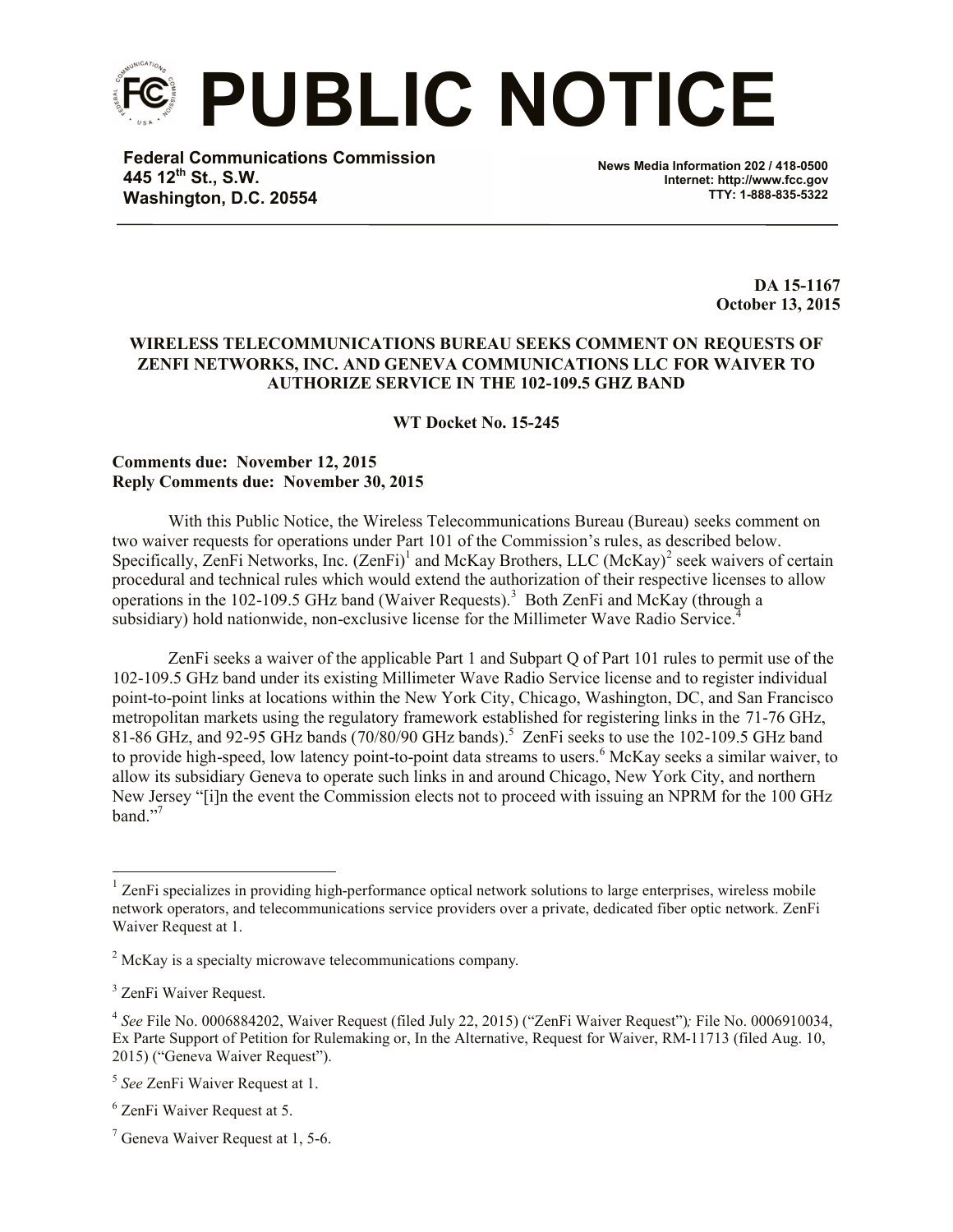The 102-109.5 GHz band is currently allocated on a co-primary basis to fixed use, the radio astronomy service (RAS), and space research (passive).<sup>8</sup> The space research (passive) allocation is limited in the United States to "space based radio astronomy."<sup>9</sup> ZenFi states that allowing this proposed use of the 102-109.5 GHz band will not negatively impact incumbent RAS services because "use of the band for these services is limited," and ZenFi's proposed service areas are geographically distant from current and expected future RAS observatories.<sup>10</sup> McKay similarly states that its proposed operations are "far-removed" from current operations in the band. $11$ 

The 102-109.5 GHz band is currently the subject of a petition by the Battelle Memorial Institute, which asks the Commission to propose rules allowing non-Federal fixed use of the band.<sup>12</sup> ZenFi and Geneva seek the requested waivers in order to begin operations in the band pending the completion of the rulemaking.<sup>13</sup> ZenFi states that granting the Waiver Request "will make [ZenFi's] newly developed technology … available in the near term in the four identified metropolitan markets while the Commission considers amending the rules in accordance with Battelle's rulemaking petition."<sup>14</sup>

Requests for waiver of rules governing Wireless Radio Services are governed under Section 1.925 of the Commission's rules.<sup>15</sup> Accordingly, we seek comment on the ZenFi and Geneva Waiver Requests.

## **Procedural Matters**

#### **A. Filing**

Interested parties may file comments and reply comments on or before the dates indicated on the first page of this document. Comments may be filed either by filing paper copies or using the Commission's Electronic Comment Filing System (ECFS). *See generally* Electronic Filing of Documents in Rulemaking Proceedings, 63 FR 24121 (1998). When filing comments, please reference WT Docket No. 15-XXX.

- Electronic Filers: Comments may be filed using the Internet by accessing ECFS: http://fcc.gov/ecfs// Follow the instructions for submitting comments.
	- o Generally, only one copy of an electronic submission must be filed and should include the docket or rulemaking number referenced in the caption. In completing the transmittal screen, commenters should include their full name, U.S. Postal Service mailing address, and the applicable docket or rulemaking number.
	- o Parties may also submit an electronic comment by Internet e-mail. To get filing instructions for e-mail comments, commenters should send an e-mail to ecfs@fcc.gov, and should include the following words in the body of the message, "get form." A sample

<sup>&</sup>lt;sup>8</sup> See 47 C.F.R. § 2.106; Amendment of Part 2 of the Commission's rules to Realign the 76-81 GHz band and the Frequency Range Above 95 GHz Consistent with International Allocation Changes, *Report and Order*, 19 FCC Rcd 3212 (2004).

<sup>9</sup> *See* 47 C.F.R. § 2.106, note 5.562B.

<sup>10</sup> ZenFi Waiver Request at 2-3.

 $11$  Geneva Waiver Request at 6.

<sup>&</sup>lt;sup>12</sup> Battelle Memorial Institute Petition for Rulemaking to Adopt Fixed Service Rules in the 102-109.5 GHz Band, RM-11713 (filed Feb. 6, 2014).

<sup>13</sup> *See* ZenFi Waiver Request at 3; Geneva Waiver Request at 7.

<sup>&</sup>lt;sup>14</sup> ZenFi Waiver Request at 3.

<sup>15</sup> 47 C.F.R. § 1.925.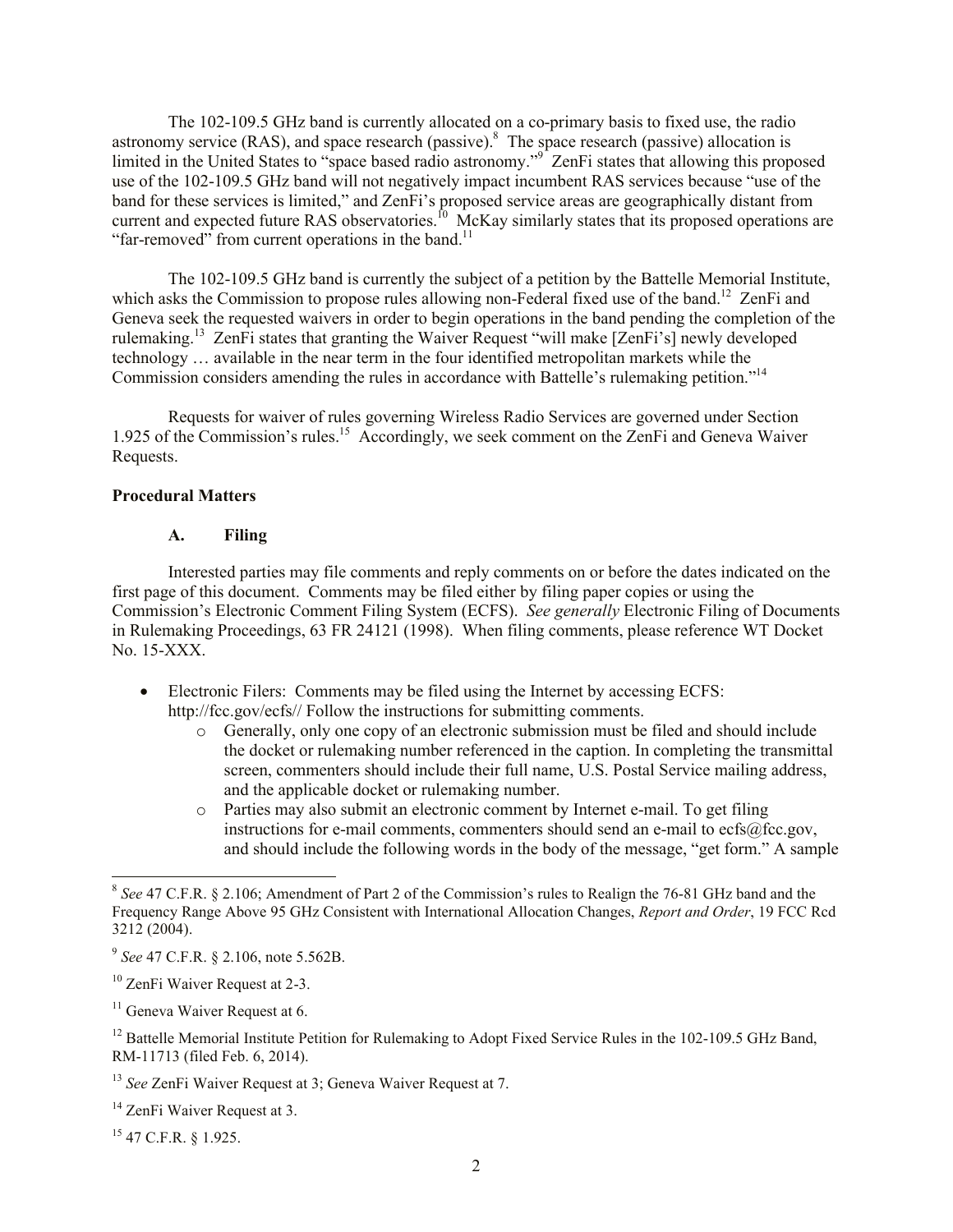form and directions will be sent in reply. Parties who choose to file by paper must file an original and four copies of each filing.

- Paper Filers: Parties who choose to file by paper must file an original and one copy of each filing. Filings can be sent by hand or messenger delivery, by commercial overnight courier, or by first-class or overnight U.S. Postal Service mail. All filings must be addressed to the Office of the Secretary, Federal Communications Commission. Paper filings can be submitted by the following methods:
	- o Commercial overnight mail (other than U.S. Postal Service Express Mail and Priority Mail): Mail to 9300 E. Hampton Dr., Capitol Heights, MD 20743.
	- o U.S. Postal Service (First-class, Express and Priority): Mail to 445 12th St., S.W., Washington, DC 20554.
	- o Hand-delivered/Courier: Deliver to 445 12th St., S.W., Room TW-A325, Washington, DC 20554. The filing hours at this location are 8:00 a.m. to 7:00 p.m. All hand deliveries must be held together with rubber bands or fasteners. Envelopes and boxes must be disposed of before entering the building.

People with Disabilities: To request materials in accessible formats for people with disabilities (Braille, large print, electronic files, audio format), send an e-mail to fcc504@fcc.gov or call the Consumer & Governmental Affairs Bureau at (202) 418-0530 (voice), (202) 418-0432 (TTY).

# **B. Availability of Documents**

Documents in WT Docket No. 15-245 will be available for public inspection either through ECFS: http://apps.fcc.gov/ecfs/, or during regular business hours in the FCC Reference Center (CY-A257) at the Federal Communications Commission, 445 12th Street, SW., Washington, DC, 20554. These documents will be available electronically in ASCII, Microsoft Word, and/or Adobe Acrobat.

## **C. Ex Parte Rules—Permit-But-Disclose Proceeding**

Unless otherwise provided, requests for waiver of the Commission's Rules are subject to treatment by the Commission as restricted proceedings for *ex parte* purposes under Section 1.1208 of the Commission's Rules, 47 C.F.R. § 1.1208. Because of the policy implications and potential impact of this proceeding on persons not parties to these Waiver Requests, we believe it would be in the public interest to treat this case as a permit-but-disclose proceeding under the *ex parte* rules. *See* Sections 1.1200(a), 1.1206 of the Commission's Rules, 47 C.F.R. §§ 1.1200(a), 1.1206. Therefore, subsequent to the release of this Public Notice, *ex parte* presentations that are made with respect to the issues involved in the subject Waiver Requests will be allowed but must be disclosed in accordance with the requirements of Section 1.1206(b) of the Commission's Rules, 47 C.F.R. § 1.1206(b). Persons making ex parte presentations must file a copy of any written presentation or a memorandum summarizing any oral presentation within two business days after the presentation (unless a different deadline applicable to the Sunshine period applies). Persons making oral ex parte presentations are reminded that memoranda summarizing the presentation must (1) list all persons attending or otherwise participating in the meeting at which the ex parte presentation was made, and (2) summarize all data presented and arguments made during the presentation. If the presentation consisted in whole or in part of the presentation of data or arguments already reflected in the presenter's written comments, memoranda or other filings in the proceeding, the presenter may provide citations to such data or arguments in his or her prior comments, memoranda, or other filings (specifying the relevant page and/or paragraph numbers where such data or arguments can be found) in lieu of summarizing them in the memorandum. Documents shown or given to Commission staff during ex parte meetings are deemed to be written ex parte presentations and must be filed consistent with Section 1.1206(b). In proceedings governed by Section 1.49(f) or for which the Commission has made available a method of electronic filing, written ex parte presentations and memoranda summarizing oral ex parte presentations, and all attachments thereto, must be filed through